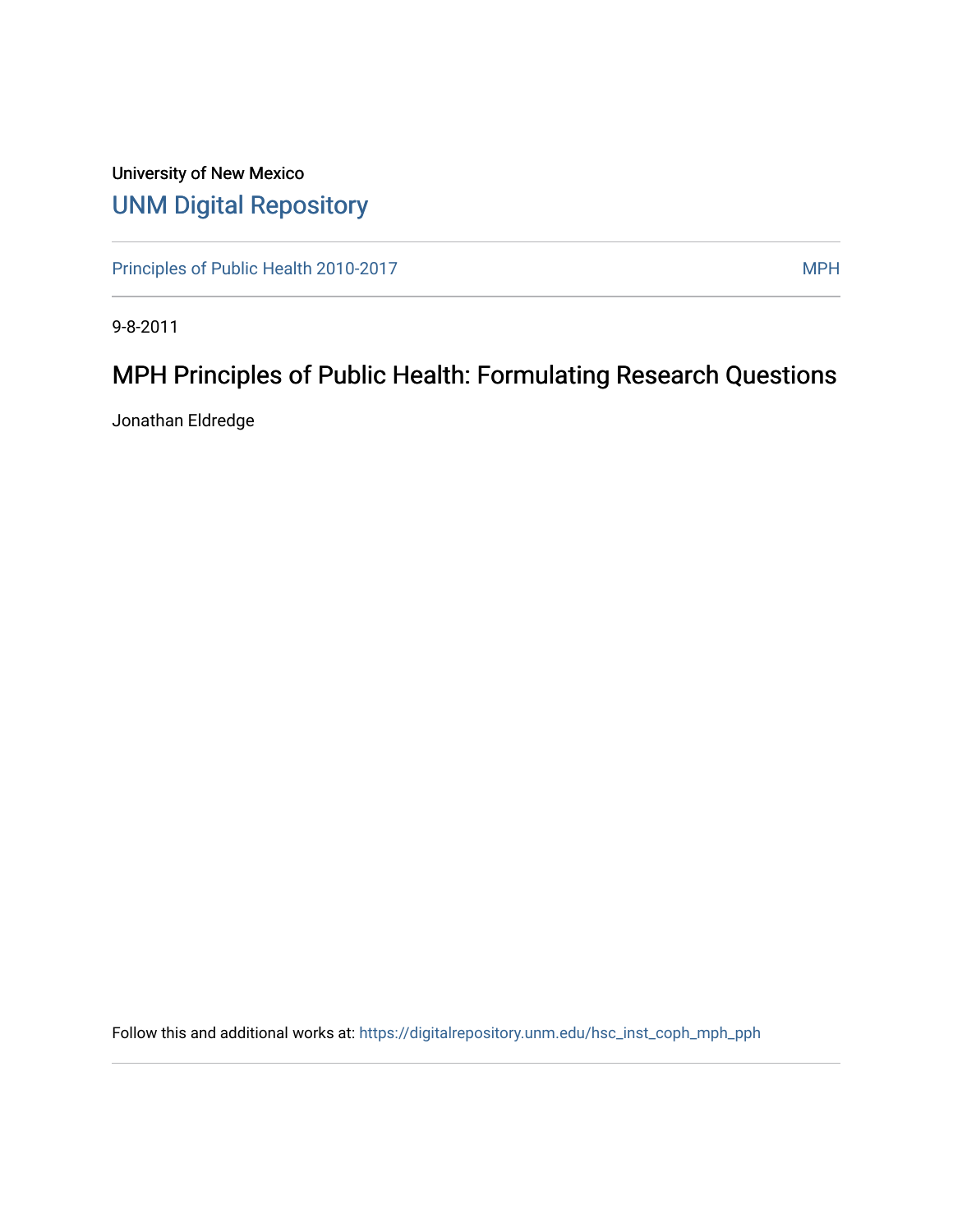

MPH Principles of Public Health

## **Formulating Research Questions**

September 8, 2011.5:00-6:30pm. Med 2 Classroom

| Print Name Legibly |  |
|--------------------|--|
|                    |  |

Why do you think that formulating research questions will be important for your MPH degree?

| ш |  |
|---|--|
|   |  |

- 2.
- 3.
- 4.

### **Activity One:**

Diabetes

#### **Activity Two:**

Substance abuse

Tips for Formulating Productive Research Questions:

1.

- 2.
- 3.

4.

5.